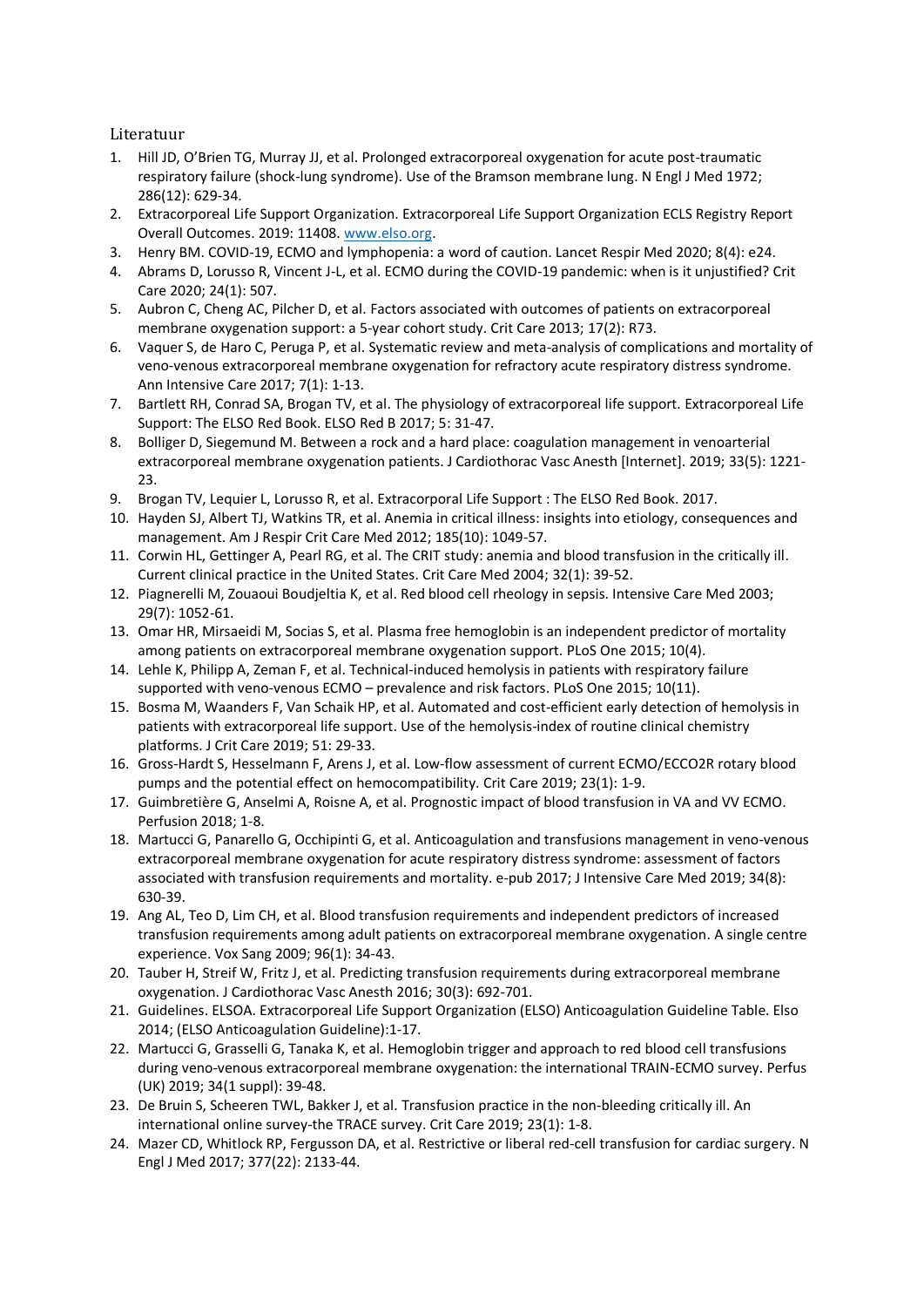- 25. Ducrocq G, Gonzalez-Juanatey JR, Puymirat E, et al. Effect of a restrictive vs liberal blood transfusion strategy on major cardiovascular events among patients with acute myocardial infarction and anemia: the REALITY randomized clinical trial. JAMA 2021; 325(6): 552-60.
- 26. Hebert PC, Wells G, Blajchman MA, et al. A multicenter, randomized, controlled clinical trial of transfusion requirements in critical care. N Engl J Med 1999; 162(1): 280.
- 27. Vlaar AP, Oczkowski S, De Bruin S, et al. Transfusion strategies in non-bleeding critically ill adults: a clinical practice guideline from the European Society of Intensive Care Medicine. Intensive Care Med 2020; 46(4): 673-96.
- 28. Mazzeffi M, Greenwood J, Tanaka K, et al. Bleeding, transfusion, and mortality on extracorporeal life support: ECLS Working Group on Thrombosis and Hemostasis. In: Annals of Thoracic Surgery. Elsevier (USA), 2016; 682-89.
- 29. George B, Parazino M, Omar HR, et al. A retrospective comparison of survivors and non-survivors of massive pulmonary embolism receiving veno-arterial extracorporeal membrane oxygenation support. Resuscitation [Internet]. 2018; 122: 1-5.
- 30. Bosboom JJ, Klanderman RB, Migdady Y, et al. Transfusion-associated circulatory overload: a clinical perspective. Transfus Med Rev 2019; 33(2): 69-77.
- 31. Bosboom JJ, Klanderman RB, Zijp M, et al. Incidence, risk factors, and outcome of transfusion-associated circulatory overload in a mixed intensive care unit population: a nested case-control study. Transfusion 2018; 58(2): 498-506.
- 32. Abbasciano RG, Yusuff H, Vlaar A, et al. Blood transfusion threshold in patients receiving extracorporeal membrane oxygenation support for cardiac and respiratory failure—a systematic review and metaanalysis. J Cardiothorac Vasc Anesth [Internet] 2020; 35(4): 1192-1202.
- 33. Cahill CM, Blumberg N, Schmidt AE, et al. Implementation of a standardized transfusion protocol for cardiac patients treated with venoarterial extracorporeal membrane oxygenation is associated with decreased blood component utilization and may improve clinical outcome. Anesth Analg 2018; 126(4): 1262-67.
- 34. Jiritano F, Serraino GF, Ten Cate H, et al. Platelets and extra-corporeal membrane oxygenation in adult patients: a systematic review and meta-analysis. Intensive Care Med [Internet] 2020; 46(6): 1154-69.
- 35. Weingart C, Lubnow M, Philipp A, et al. Comparison of coagulation parameters, anticoagulation, and need for transfusion in patients on interventional lung assist or veno-venous extracorporeal membrane oxygenation. Artif Organs 2015; 39(9): 765-73.
- 36. Abrams D, Baldwin MR, Champion M, et al. Thrombocytopenia and extracorporeal membrane oxygenation in adults with acute respiratory failure: a cohort study. Intensive Care Med 2016; 42(5): 844-52.
- 37. Arachchillage DRJ, Laffan M, Khanna S, et al. Frequency of thrombocytopenia and heparin-induced thrombocytopenia in patients receiving extracorporeal membrane oxygenation compared with cardiopulmonary bypass and the limited sensitivity of Pretest Probability Score. Crit Care Med 2020; 48(5): e371-79.
- 38. Bakchoul T, Marini I. Drug-associated thrombocytopenia. [https://aspublications.org.](https://aspublications.org/) Table 2: <https://doi.org/10.1182/asheducation-2018.1.576>
- 39. Weerasinghe A, Taylor KM. The platelet in cardiopulmonary bypass: what does cardiopulmonary bypass do to the platelet? Ann Thorac Surg 1998; 66(98): 2145-52.
- 40. Meyer AD, Wiles AA, Rivera O, et al. Hemolytic and thrombocytopathic characteristics of extracorporeal membrane oxygenation systems at simulated flow rate for neonates. Pediatr Crit Care Med 2012;13(4): e255-61.
- 41. Greinacher A. Clinical Practice. Heparin-induced thrombocytopenia. N Engl J Med 2015; 373(3): 252-61.
- 42. Cuker A, Arepally GM, Chong BH, et al. American Society of Hematology 2018 guidelines for management of venous thromboembolism: heparin-induced thrombocytopenia. Blood Adv 2018; 2(22): 3360-92.
- 43. Choi JH, Luc JGY, Weber MP, et al. Heparin-induced thrombocytopenia during extracorporeal life support: incidence, management and outcomes. Ann Cardiothorac Surg 2019; 8(1): 19-31.
- 44. Granja T, Hohenstein K, Schüssel P, et al. Multi-modal characterization of the coagulopathy associated with extracorporeal membrane oxygenation. Crit Care Med 2020; 48(5): e400-8.
- 45. Balle CM, Jeppesen AN, Christensen S, et al. Platelet function during extracorporeal membrane oxygenation in adult patients: a systematic review. Front Cardiovasc Med 2018; 5(November).
- 46. ELSO. General guidelines for all ECLS cases. ELSO Guidel [Internet]. 2017; August: 1-26. [www.elso.org.](http://www.elso.org/)
- 47. Walsh TS, Stanworth SJ, Prescott RJ, et al. Prevalence, management, and outcomes of critically ill patients with prothrombin time prolongation in United Kingdom intensive care units. Crit Care Med 2010; 38(10): 1939-46.